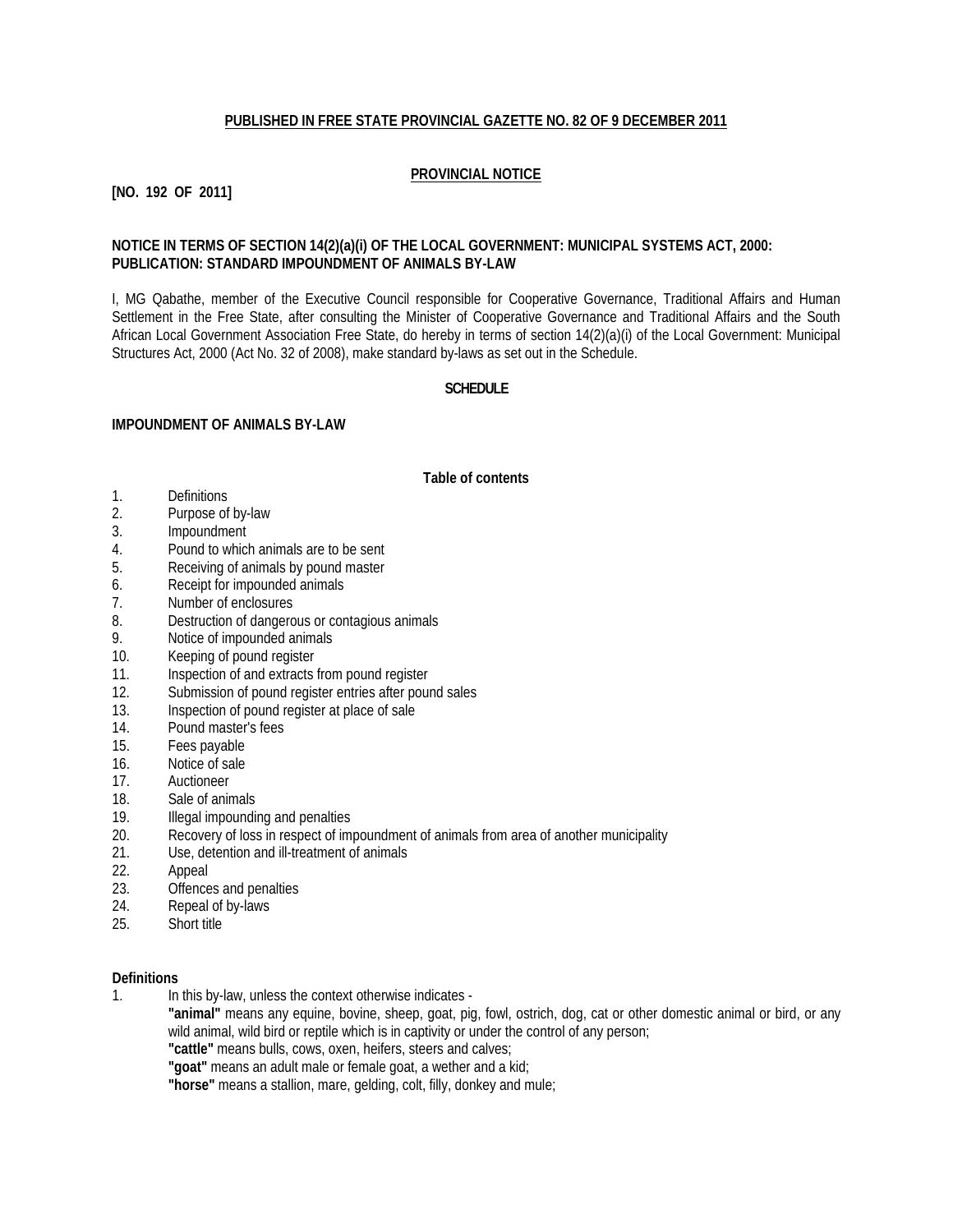**"municipality"** means the Local Municipality of ……………….established in terms of Section 12 of the Municipal Structures Act, 1998 (Act No. 117 of 1998), and includes any political structure, political office bearer, councillor, duly authorised agent or any employee acting in connection with this by-law by virtue of a power vested in the municipality and delegated or sub-delegated to such political structure, political office bearer, councillor, agent or employee; **"occupier"** means any person in actual occupation of land or entitled as owner to occupy land;

**"owner",** in relation to an animal, includes any person having possession, charge, custody of control of such animal; **"pound"** means a fenced-off area consisting of one or more camps, established by the municipality and placed under the control of a pound master, for the housing and care of animals which are astray, lost or at large;

**"pound master"** means a person who may be -

(a) a part-time or full-time employee of a municipality, or

(b) appointed under a service delivery agreement to keep and operate a pound;

**"proprietor"** means any owner, lessee, or occupier of land;

**"sheep"** means a ram, an ewe, a wether and a lamb;

**"stallion"** means a male horse, donkey or mule not castrated or partially castrated; **"veterinary surgeon"** means a person who is qualified as such in accordance with the provisions of the Veterinary and Para-Veterinary Professions Act, 1982 (Act No.19 of 1982).

## **Purpose of by-law**

2. The purpose of this by-law is to provide facilities for the housing and care of animals which are astray, lost or at large and for procedures, methods and practices to manage the impoundment of such animals.

## **Impoundment**

3. Any person may impound an animal found abandoned upon his or her property or any street, road, road reserve or other public place.

## **Pound to which animals are to be sent**

4. Any person upon whose land an abandoned, lost or stray animal is found, may deliver such animal to the nearest pound or such other pound designated by the municipality.

## **Receiving of animals by pound master**

- 5. (1) It is the duty of every pound master to receive into his or her charge, for impoundment, all animals brought to his or her pound, during such hours as the municipality may determine.
	- (2) Any pound master who unreasonably refuses or fails to receive animals brought to his or her pound as aforesaid commits an offence and is, in addition, liable for any damage caused to the owner of the said animals, or to any other person, by reason of such refusal or failure.

## **Receipt for impounded animals**

6. A pound master must give the person delivering an animal into his or her charge a written receipt, indicating the number and description of animals so delivered.

## **Number of enclosures**

- 7. The municipality must maintain in good repair and, as far as possible, free from all infection, separate enclosures for-
	- (a) ostriches and horses;
	- (b) cattle;<br>(c) sheep
	- sheep, goats and pigs;
	- (d) dogs; and
	- (e) cats,

Provided that the municipality may in regard to any pound in its area give permission to the pound master to maintain a smaller number of enclosures thereon.

## **Destruction of dangerous or contagious animals**

8. (1) A pound master may cause to be destroyed any impounded animal suffering from a contagious disease, or which may prove dangerous to human life or other animals impounded, provided that no such animal may be destroyed unless a veterinary surgeon has examined it and has agreed with the pound master as to the necessity for its destruction.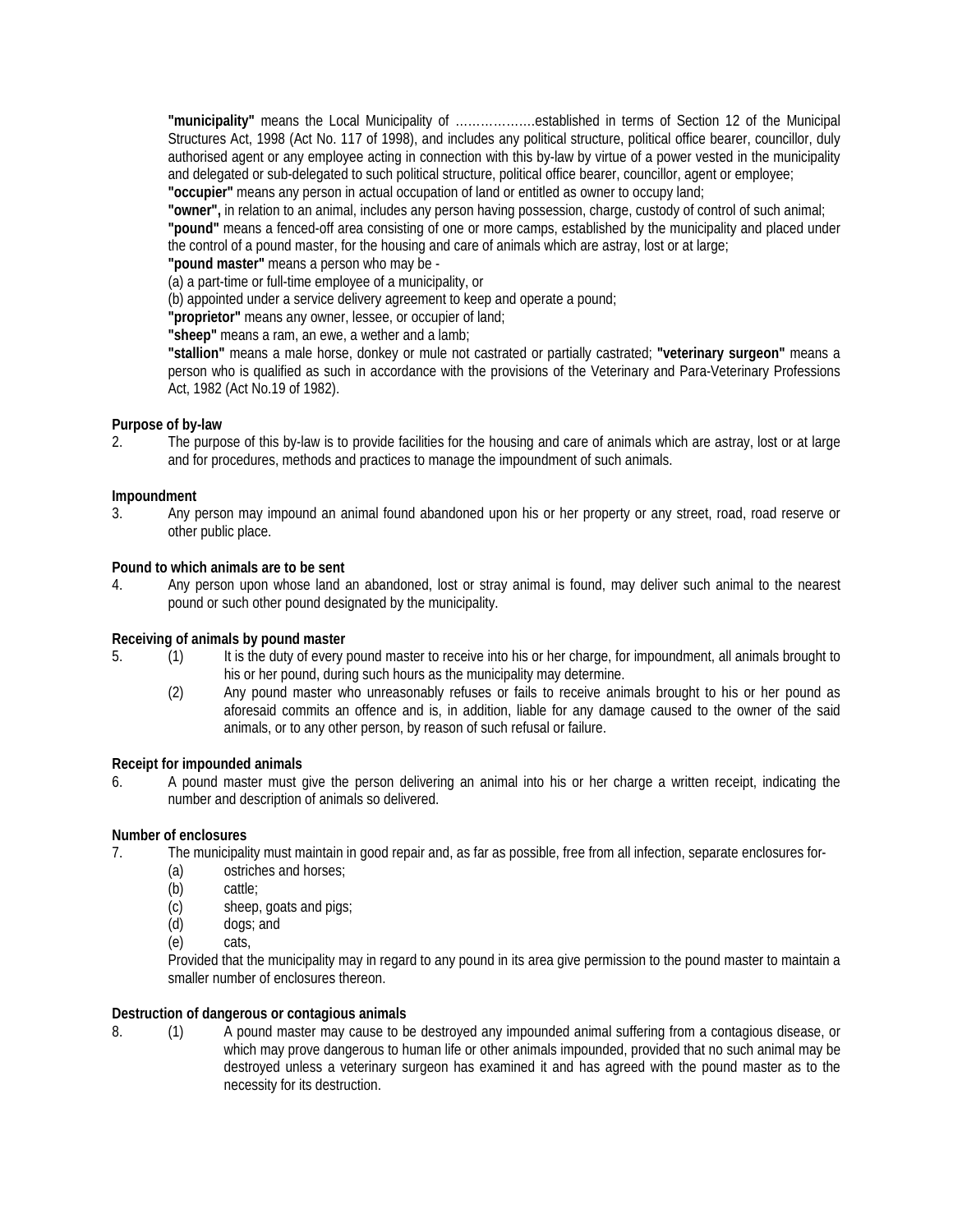(2) If any animal suffering from a contagious disease is brought to the pound, or becomes infected while impounded, such animal must be kept separate from other impounded animals.

# **Notice of impounded animals**

- 9. (1) A pound master who knows the name of the owner of an animal impounded in his or her pound must forthwith give written notice to such owner that the said animal has been impounded.
	- (2) If any animal, bearing an identification mark as contemplated in the Animal Identification Act, 2002 (Act No. 6 of 2002), is impounded, the pound master must follow the procedures set out in section 14 of the Animal Identification Regulations promulgated under GN R1683 dated 21 November 2003.
	- (3) Where the owner of an impounded animal is not known to the pound master, or he or she must upon receipt of such animal report the impoundment to the nearest South African Police office.

## **Keeping of pound register**

- 10. (1) A pound master must keep a pound register with the following particulars:
	- (a) the date when, and the cause for which, all animals received by him or her are impounded;
	- (b) the number and description of such animals;
	- (c) the name and residence of the person impounding such animals, and the name and residence of the owner or supposed owner, if known;
	- (d) the date and particulars of the release or sale of the animals, as the case may be; and
	- (e) any other matters which he or she may be directed by the municipality to ascertain and record.
	- (2) The entries under subsection (l)(a), (b) and (c) must be made at the time the animals are impounded and the entries under subsection (l)(d) and (e) must be made as soon as the pound master obtains the necessary information. Provided that no entry may be made after the particulars in (a) to (e) has been placed in dispute by any person.
	- (3) In case of the death of injury of any impounded animal, the pound master must enter in his or her pound register a description of such animal and the cause of its death of injury.

## **Inspection of and extracts from pound register**

11. A pound register must be kept at the pound or any other approved place and must at all reasonable times be open for inspection, free of charge, to any authorised officer of the municipality, veterinary surgeon, any member of the police service or the public.

## **Submission of pound register entries after pound sales**

12. A pound master must, within 14 days after the date of each pound sale, submit to the municipality a copy of all entries in his or her pound register made since the date of the preceding submission, and the municipality must preserve all such copies for inspection by any person desirous of seeing them.

# **Inspection of pound register at place of sale**<br>13. Whenever a sale of impounded anima

Whenever a sale of impounded animals is to take place, the pound master or a person authorised to conduct the sale, must keep the pound register at the place of sale, and such register must be open for inspection, free of charge, to all persons desirous of inspecting it.

## **Pound master's fees**

- 14. (1) The municipality may fix fees for the keeping of animals in a pound and may distinguish between different kinds of animals.
	- (2) Every pound master is entitled to claim the fees determined by the municipality in terms of subsection (1) for every animal impounded by him or her in terms of this by-law.

## **Fees payable**

- 15. (1) The fees determined in terms of section 14 must be paid to the pound master by the owner of the animals impounded.
	- (2) The impounded animals may be detained by the pound master in security of payment of the fees and any costs which the pound master may have incurred, provided that if the value of the animals impounded is in excess of the total amount due thereon, and if the owner is unable to pay the said amount, the pound master may detain only so many of the said animals as may be sufficient to secure the total amount due for all the animals, and must deliver the remainder of the animals to the said owner,.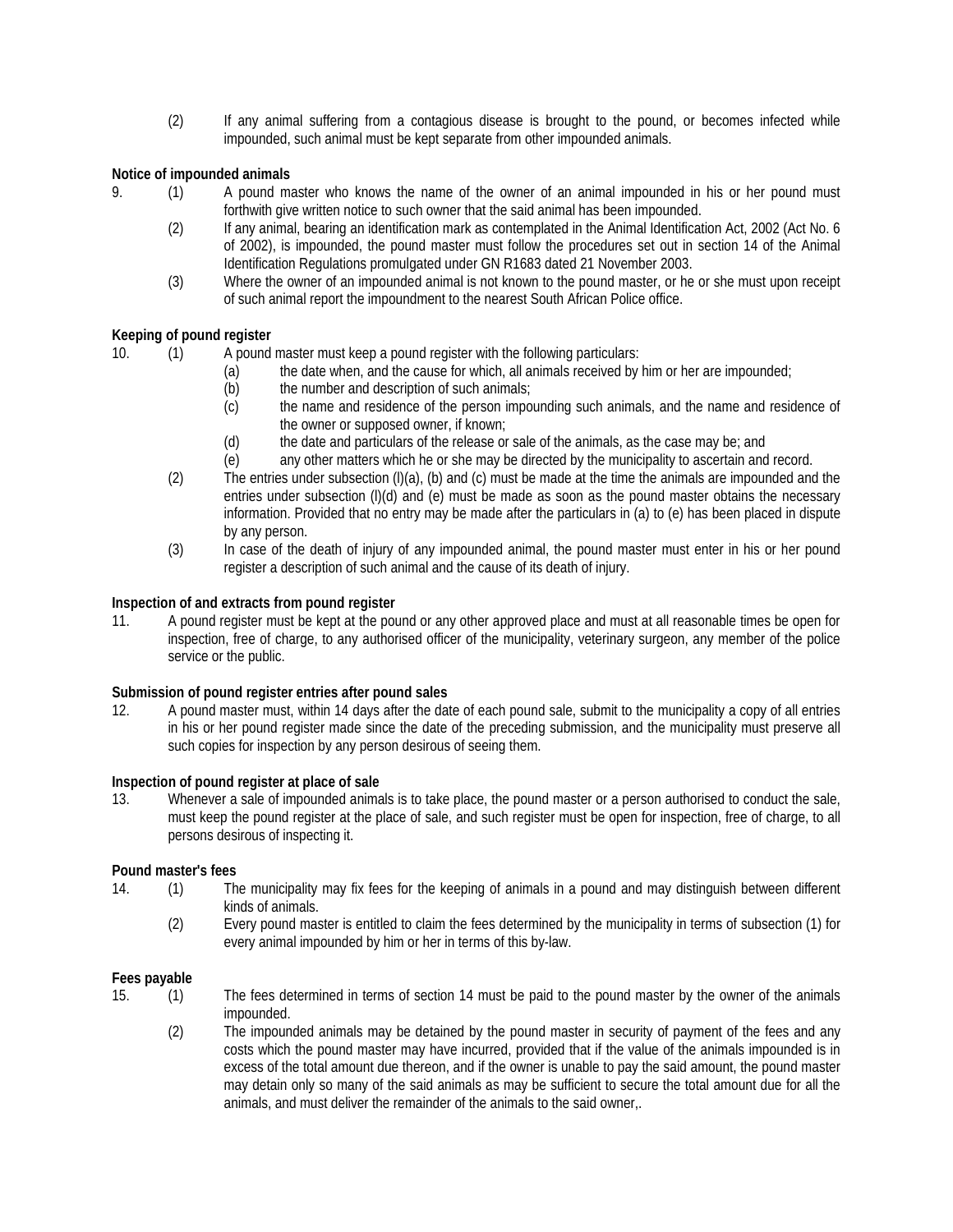- (3) A pound master who retains any greater number of such animals than is reasonably necessary to secure such amount is liable to the owner for any damages sustained by him or her on account of such retention.
- (4) If the pound master is an official of the municipality, he or she must pay the fees received by him or her in terms of this by-law into the revenue of the municipality, the frequency of which will be determined by the department responsible for finance.
- (5) No pound master may release any impounded animal until the prescribed fees have been paid to him or her.

## **Notice of sale**

- 16. (1) Every pound master must
	- (a) whenever any impounded animal has not been released within six days from the date of its impoundment, notify the municipality that such animal will be sold by public auction and the date, time and place of such auction;
	- (b) provide the municipality with detail regarding the species, colour, marks and distinguishing features of such animal;
	- (c) post a copy of the notice at a conspicuous place at the pound, there to remain until the day of the sale; and
	- (d) cause to be published in a newspaper circulating in the area of jurisdiction of the municipality where the pound is situated, a notice of the sale.
	- (2) The cost of a notice in terms of subsection (l)(a) is recoverable from the owner of the impounded animal and is deemed to be part of the amount to be deducted from the proceeds of the sale of an animal.
	- (3) If the said proceeds are less than the amount due, and the owner of the animal sold is unknown, the municipality must make good the deficiency.

## **Auctioneer**

- 
- 17. (1) Every sale of impounded stock must
	- (a) be conducted by the pound master or some other person duly authorised thereto by the municipality; and
	- (b) commence at the time and date mentioned in the notice in terms of section16(a).
	- (2) No person conducting a pound sale may have any direct or indirect interest in any purchase at any sale so held by him or her.

## **Sale of animals**

- 18. At every such sale-
	- (a) no animal may be put up for sale unless impounded for at least two weeks;<br>(b) all animals, except sheep and goats must be sold individually;
	- all animals, except sheep and goats must be sold individually;
	- (c) sheep and goats must be sold in lots of not more than ten, and sheep and goats, or sheep or goats with different marks or brands may not be sold together in the same lot;
	- (d) animals must be sold for cash, and the proceeds, less the amount of the pound fees and other costs incurred must be handed by the pound master to the municipality, to be paid to the owners of the animals sold; provided that -
		- (i) if in any particular case the sale does not realise sufficient to cover the pound fees due, the proceeds must be first utilised for payment of the compensation due to the pound master, and if the said proceeds are insufficient to cover such compensation, the balance of compensation must be paid to the pound master by the municipality;
		- (ii) any money, being the proceeds of the sale of any impounded animal, not being claimed by the owner of such animal within twelve months from the date of sale, accrues to the municipality;
	- (e) the municipality may fix a reserve price for any animal offered for sale; and<br>(f) the auctioneer may withdraw any animal from the sale if the highest
	- the auctioneer may withdraw any animal from the sale if the highest bid received is not satisfactory, irrespective of whether a reserve price has been fixed by the municipality.

## **Illegal impounding and penalties**

19. Any person who illegally impounds any animal commits an offence.

## **Recovery of loss in respect of impoundment of animals from area of another municipality**